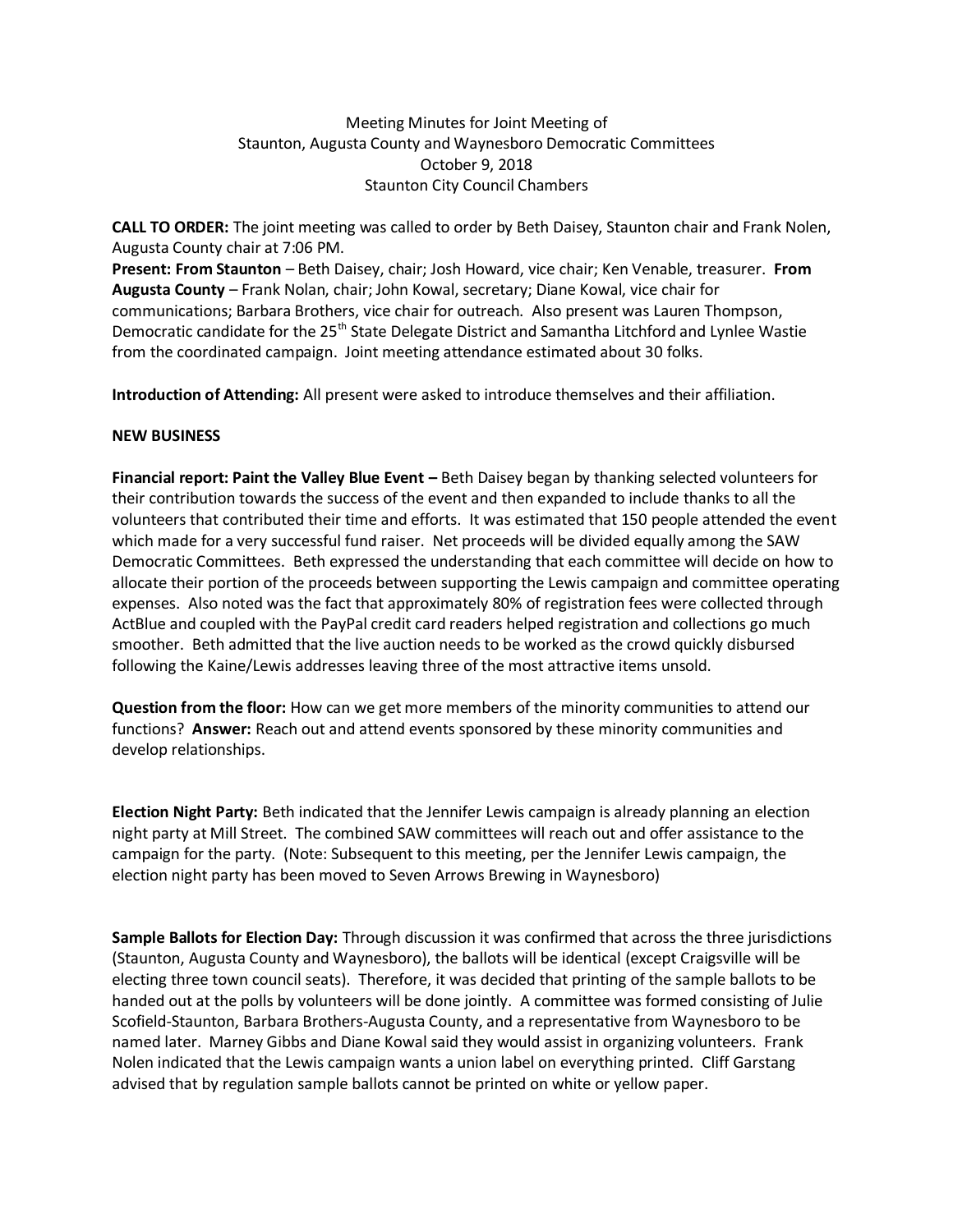**Amendment Pamphlet Available:** There will be two proposed amendments to the Virginia State Constitution on the ballot this November. Pamphlets providing full text of the proposed amendments along with a short explanation was made available to all in attendance. It was noted that these pamphlets are available at the Staunton/Augusta and Waynesboro HQs and also at the registrars' offices.

## **OLD BUSINESS**

**NAACP Banquet:** As indicated in the answer to an earlier question (see above), the importance of engaging the minority communities was recognized and that the NAACP banquet provides the perfect opportunity. In support of the banquet, the Staunton committee purchased a full page ad while Augusta County and Waynesboro committees shared a half page ad in the banquet brochure. Diane Kowal was to send out a broadcast providing contact information for purchasing tickets. (Note: After the meeting it was discovered that unfortunately the event was sold out).

**Voter Registration Report:** Diane stated that our voter registration drives have resulted in 165 registrations since April. Efforts continue with Gretchen Bishop at Mary Baldwin Tues & Wed, October 9<sup>th</sup> & 10th and Crystal Johns, Diane Kowal and John Kowal at Stuarts Draft HS Tues October 9th. On the topic of area High Schools, Diane expressed disappointment that Riverheads High School responded negatively to our request to conduct voter registration at that public school. Hitting a few high lights, Diane reported that we registered 42 at Blue Ridge Community¸ 22 at The Frontier Culture Museum during the new citizen swearing in ceremony and 25 at the Staunton Pride festival. Diane specifically recognized Gretchen for the great job initiating voter registration in new venues we have not been before (Mary Baldwin, Blue Ridge and Frontier Culture Museum specifically). As an aside concerning Staunton Pride, Diane indicated that the Dem Booth (separate from the voter registration booth) was very busy all day necessitating a restock of Jennifer Lewis signs mid-day to keep up with demand.

**Canvassing and Phone Banking:** Diane was emphatic – we need more volunteers to show up!!! Out of a list of about 90 people that said they would canvass, only about 15-20 are showing up on a consistent basis. Diane stated she is currently doing an update to the volunteer list and schedule and another email. The fixed canvassing schedule at both the Staunton/Augusta and Waynesboro HQ locations are: Tuesday and Thursday, 4:30-7:30; and Saturday and Sunday, 9:00-Noon, 1:00-4:00, 5:00-7:00. It was suggested that phone calls be made to those on the volunteer list to increase participation and immediately Marney Gibbs volunteered to take the first ten on the list and Sarah Paiste stepped up to call all volunteers on the Waynesboro list.

**Question from the floor:** Do we have the high school students we had last year canvassing during the Michelle Edwards campaign? **Answer:** Last year's organizers Cassidy and Liam are off at college and no one has stepped in to fill that void so unfortunately, we do not have the young people helping.

**Statement from the floor:** Lynlee Waiste of the coordinated campaign advised that November 3-6 there will be a big final push with all day phone banking and canvassing planned.

## **OPEN DISCUSSION**